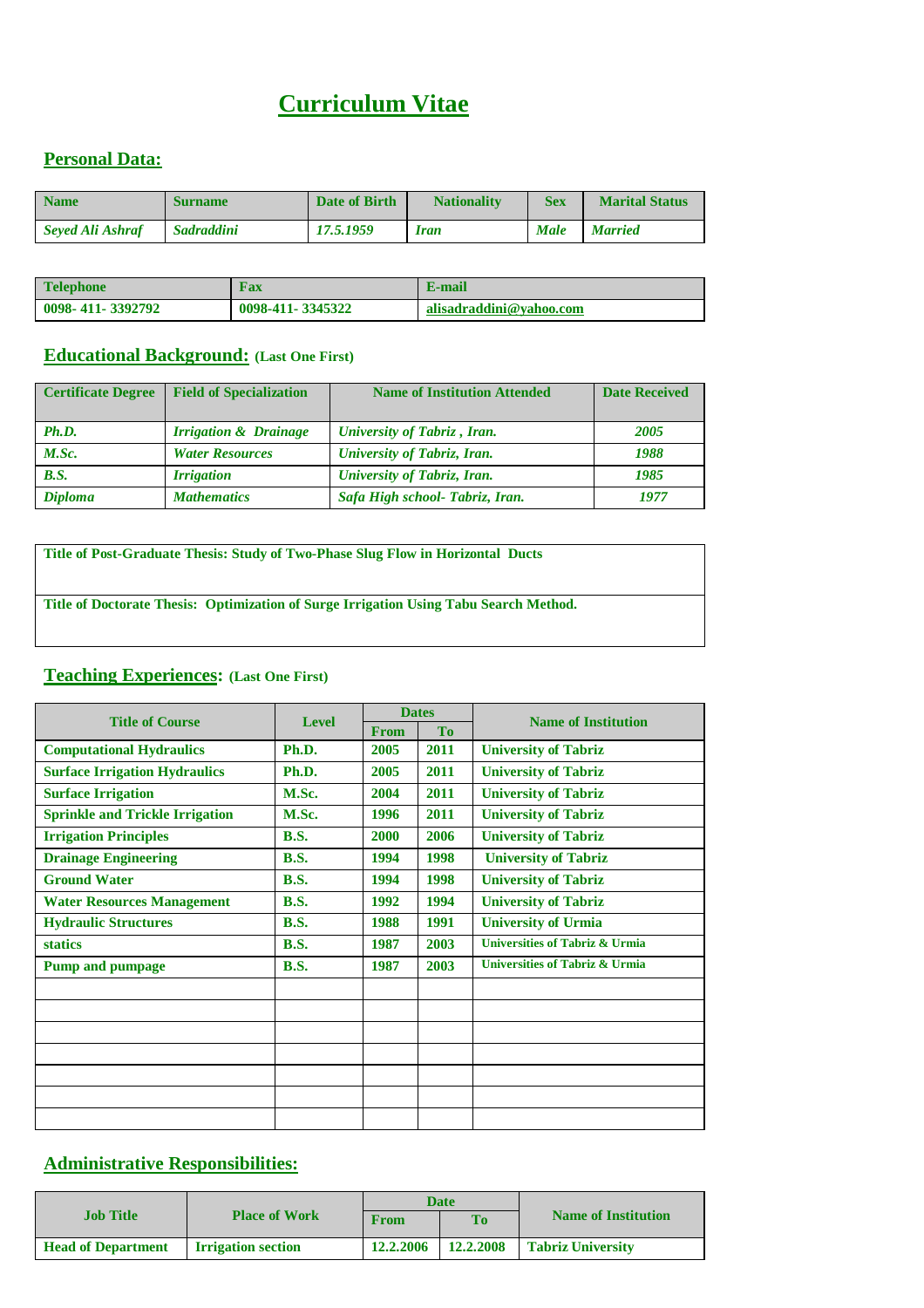**Academic Positions: (Last One First)** 

|                            |                                | <b>Date</b> |             |                                |
|----------------------------|--------------------------------|-------------|-------------|--------------------------------|
| <b>Title of Position</b>   | <b>Field of Specialization</b> | <b>From</b> | To          | <b>Name of Institution</b>     |
| <b>Associate Professor</b> | <b>Irrigation and Drainage</b> | 16.1.2010   |             | <b>University of Tabriz</b>    |
| <b>Assistant Professor</b> | <b>Irrigation and Drainage</b> | 2005        | <b>2010</b> | <b>University of Tabriz</b>    |
| <b>Lecturer</b>            | <b>Irrigation and Drainage</b> | 1987        | 2003        | Universities of Tabriz & Urmia |
|                            |                                |             |             |                                |

### **Master and Doctorate Thesis Supervision:**

| N <sub>0</sub> | <b>Full Name of Student</b> | <b>Level</b> | <b>Title of Thesis</b>                                                                                                                                                                     |
|----------------|-----------------------------|--------------|--------------------------------------------------------------------------------------------------------------------------------------------------------------------------------------------|
| 1              | <b>Majid Raoof</b>          | M.Sc.        | <b>Application of Beta Distribution Function in Determination of Water</b><br><b>Distribution</b>                                                                                          |
| $\overline{2}$ | Solmaz Golmohammadbeygi     | M.Sc.        | Flood Control and its Hydraulic Effects on Baneh River                                                                                                                                     |
| 3              | <b>Sara Rastgou</b>         | M.Sc.        | <b>Application of Arc GIS in Management of South Behbahan's Fields</b>                                                                                                                     |
| 4              | <b>Sholeh Moradi</b>        | M.Sc.        | Performance Evaluation of Drainage and Irrigation Network of Sofi-Chai                                                                                                                     |
| 5              | <b>Nader Karimi</b>         | M.Sc.        | <b>Estimation of Cucumber Water Requirement and Yield in Greenhouse under</b><br><b>Deficit Irrigation</b>                                                                                 |
| 6              | <b>Majid AsadiLour</b>      | M.Sc.        | Water Quality Simulation in Urmia's Shaharchay River Using the Wasp Model                                                                                                                  |
| 7              | <b>Habib Sayyadi</b>        | M.Sc.        | <b>Intelligent Simulation of Wind Distorted Water Distribution Pattern of Single</b><br><b>Sprinkler</b>                                                                                   |
| 8              | <b>Ahad Faalian</b>         | M.Sc.        | Simulation of Water Distribution Pattern of Single Sprinkler of Center Pivot<br><b>Irrigation System Using Probability Distributions</b>                                                   |
| 9              | Samira Nemati-Khiabanian    | M.Sc.        | <b>Suspended Sediment Estimation and Forecasting Using Adaptive Neural-Fuzzy</b><br><b>Inference System (ANFIS) and Time Series Models (case study: Ligvan River</b><br><b>Watershed</b> ) |
| 10             | <b>Saeed samadian</b>       | M.Sc.        | <b>Numerical and Analytical Simulation of Soil Wetting Pattern of Trickle</b>                                                                                                              |
| 11             | <b>Farhad Aslani</b>        | M.Sc.        | <b>Estimation of Appropriate Depth and Spacing of Subsurface Drains Based on</b><br><b>Drain Water Quality</b>                                                                             |
| 12             | <b>Reza Dalir-Hassannia</b> | Ph.D.        | Dynamic Model for Water Distribution Pattern of Center Pivot Irrigation                                                                                                                    |
| 13             | <b>Majid Raoof</b>          | Ph.D.        | <b>Investigation of Infiltration and Soil Hydraulic Properties in Sloping Lands</b>                                                                                                        |
|                |                             |              |                                                                                                                                                                                            |
|                |                             |              |                                                                                                                                                                                            |
|                |                             |              |                                                                                                                                                                                            |
|                |                             |              |                                                                                                                                                                                            |
|                |                             |              |                                                                                                                                                                                            |

## **Publications:**

## *Papers*

| <b>Title of Paper</b>                                                                                                              | <b>Place of Publication</b>                                                         | Date of<br><b>Publication</b> |
|------------------------------------------------------------------------------------------------------------------------------------|-------------------------------------------------------------------------------------|-------------------------------|
| <b>Application of Volume Balance Model in Cutback Furrow</b><br><b>Irrigation Design (Farsi)</b>                                   | J. Agricultural Science – University of<br>Tabriz. No.1, Vol.13                     | 2003                          |
| <b>Optimization of Surge Irrigation Using Tabu Search Method</b><br>(Farsi)                                                        | <b>Iranian J. of Agriculture Sciences-</b><br>University of Tehran, No.1, Vol. 37   | 2006                          |
| Time Development of Scour Hole around an Abutment                                                                                  | <b>J. of Faculty of Engineering - University</b><br>of Tabriz, No.3 Vol. 37         | 2008                          |
| <b>Application of Beta Distribution Function in Determination of</b><br><b>Water Distribution (Farsi)</b>                          | <b>Iranian J. of Soil and Water Research-</b><br>University of Tehran. No.1 Vol. 39 | 2008                          |
| <b>Comparison of RBF and MLP Neural Networks Performance for</b><br><b>Estimation of Reference Crop Evapotranspiration (Farsi)</b> | J. of Water and Soil Science- University of<br>Tabriz. No.1, Vol.19                 | 2008                          |
| <b>Barb Losses of Four Common Types of On-Line Trickle Irrigation</b><br><b>Drippers in Iran (Farsi)</b>                           | J. of Water and Soil Science- University of<br>Tabriz. No.1, Vol.19                 | 2008                          |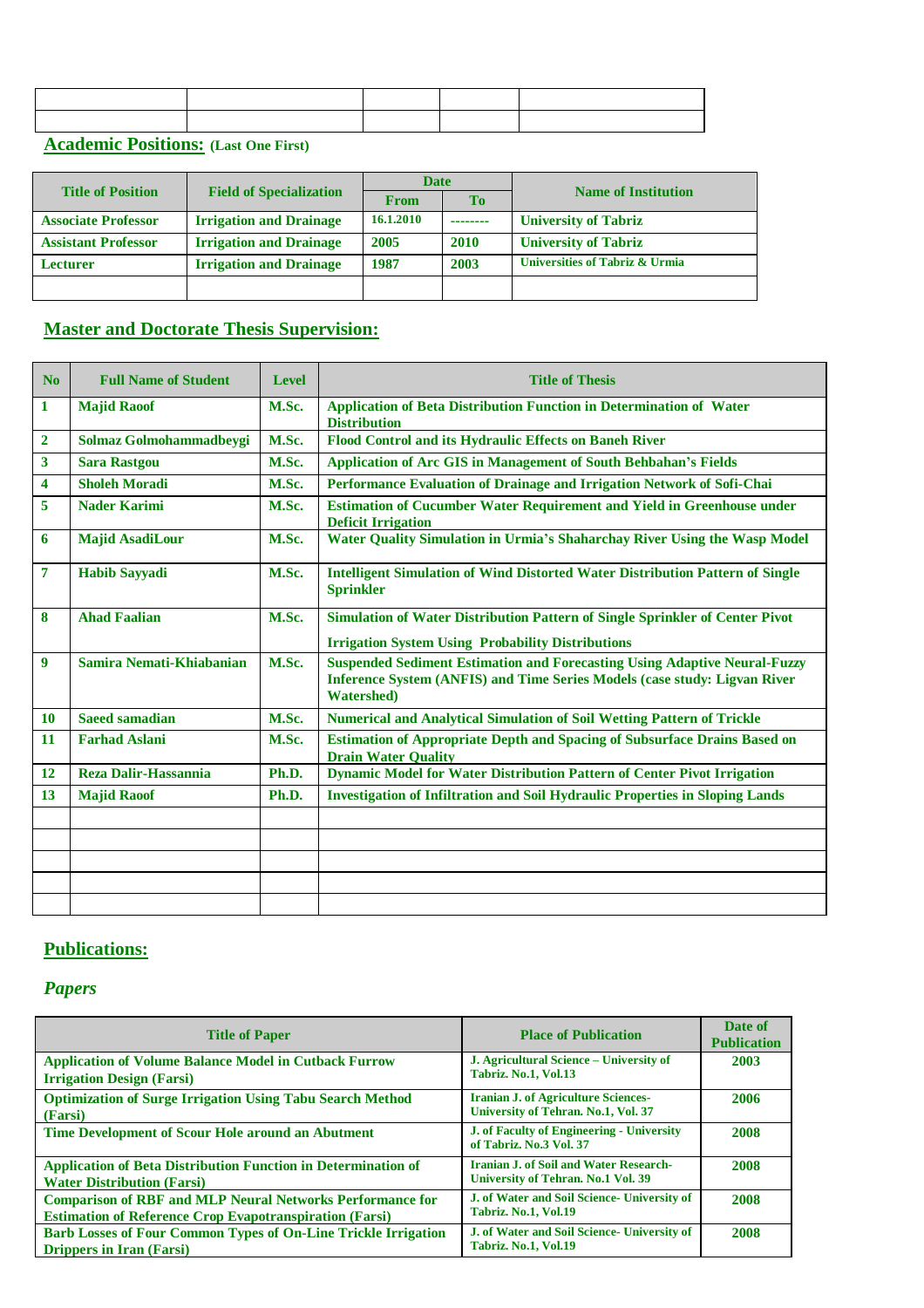| <b>Intelligent Simulation of Wind Distorted Water Distribution</b><br><b>Pattern of Single Sprinkler</b>                                              | Iranian J. of Irrigation & Drainage,<br>Iranian Association of Irrigation and<br>Drainage (IAID), No. 1, Vol. 3 |      |
|-------------------------------------------------------------------------------------------------------------------------------------------------------|-----------------------------------------------------------------------------------------------------------------|------|
| <b>Hydraulic Simulation of Rainfall- Runoff Process in Kamanaj</b><br><b>Watershed Using Diffusive Model (English)</b>                                | Tarim Bilimeri Dergisi J. of Agricultural<br>Sciences- Ankara University. No.3, Vol. 14                         | 2008 |
| <b>Numerical Study of Hydraulic Jumps on Corrugated Beds Using</b><br><b>Turbulence Models (English)</b>                                              | <b>Turkish J. of Engineering and</b><br><b>Environmental Science. No. 1, V01. 33</b>                            | 2009 |
| <b>Effect of Sinusoidal Corrugated Beds on Hydraulic Jump</b><br><b>Characteristics</b> (English)                                                     | J. of Hydro-Environment Research.<br>Elsevier, No. 1, Vol. 1                                                    | 2009 |
| <b>Estimating Saturated and Unsaturated Hydraulic Conductivity and</b><br><b>Sorptivity coefficient in Transient State in Sloping Lands (English)</b> | International J. of Food, Agriculture &<br>Environment(JFAE) Vol.7 (3&4)                                        | 2009 |
| <b>Dynamic Model for Water Application using Centre Pivot</b><br><b>Irrigation</b> (English)                                                          | <b>J. of Biosystems Engineering</b><br><b>Accepted for Publication 0n 26.1.2010</b>                             |      |
| <b>Measuring and Modeling Root water Uptake in Unsaturated Soil</b><br>(English)                                                                      | <b>Turkish J. of Agriculture and Forestry</b><br><b>Accepted for Publication on 15.02.2010</b>                  |      |

### **Research Activities:**

|                                                                                                          |                                                                                    |             | <b>Dates</b> |  |
|----------------------------------------------------------------------------------------------------------|------------------------------------------------------------------------------------|-------------|--------------|--|
| <b>Title of Project</b>                                                                                  | <b>Place of Work</b>                                                               | <b>From</b> | <b>To</b>    |  |
| <b>Evaluation of Spray Drop from Home-made Sprinkler and its</b><br><b>Effects on Agricultural Soils</b> | <b>University of Tabriz,</b><br>Iran.                                              | 1998        | 2001         |  |
| Study of Evapotranspiration and Infiltration due to Rainfall in<br>Ajab-Shir plain.                      | East Azarbijan &<br><b>Ardabil Regional</b><br><b>Water Organization,</b><br>Iran. | 2003        | 2005         |  |
| <b>Barb Losses of On-Line Trickle Irrigation Drippers</b>                                                | <b>University of Tabriz,</b><br>Iran.                                              | 2007        | 2008         |  |
|                                                                                                          |                                                                                    |             |              |  |
|                                                                                                          |                                                                                    |             |              |  |
|                                                                                                          |                                                                                    |             |              |  |
|                                                                                                          |                                                                                    |             |              |  |
|                                                                                                          |                                                                                    |             |              |  |

**Research Interests:** Water management, soil use protection, water and contaminant movement in soils, land- use and environmental problems, optimization of irrigation water delivery schedules, crop water requirements, Surface and pressurized irrigation and all concerned subjects with Irrigation and Drainage Engineering.

### **Papers Presented at National and International Scientific Assemblies:**

| <b>Title of Paper</b>                                                                                        | <b>Title and Place of Assembly</b>                                                                                                                       | <b>Date</b>     |
|--------------------------------------------------------------------------------------------------------------|----------------------------------------------------------------------------------------------------------------------------------------------------------|-----------------|
| <b>Computerized Selection of the Economical pipe Size for Main</b><br>lines (Farsi)                          | <b>Application of Computer in</b><br><b>Agricultural Sciences,</b><br><b>University of Tabriz, Iran.</b>                                                 | 1993            |
| <b>Effects of Traveling Gun Sprinkler Irrigation on Crust</b><br><b>Formation and Infiltration (English)</b> | <b>International Soil Tillage</b><br><b>Research Organization 16th</b><br><b>Triennial Conference,</b><br><b>University of Queensland,</b><br>Australia. | 14-18 July 2003 |